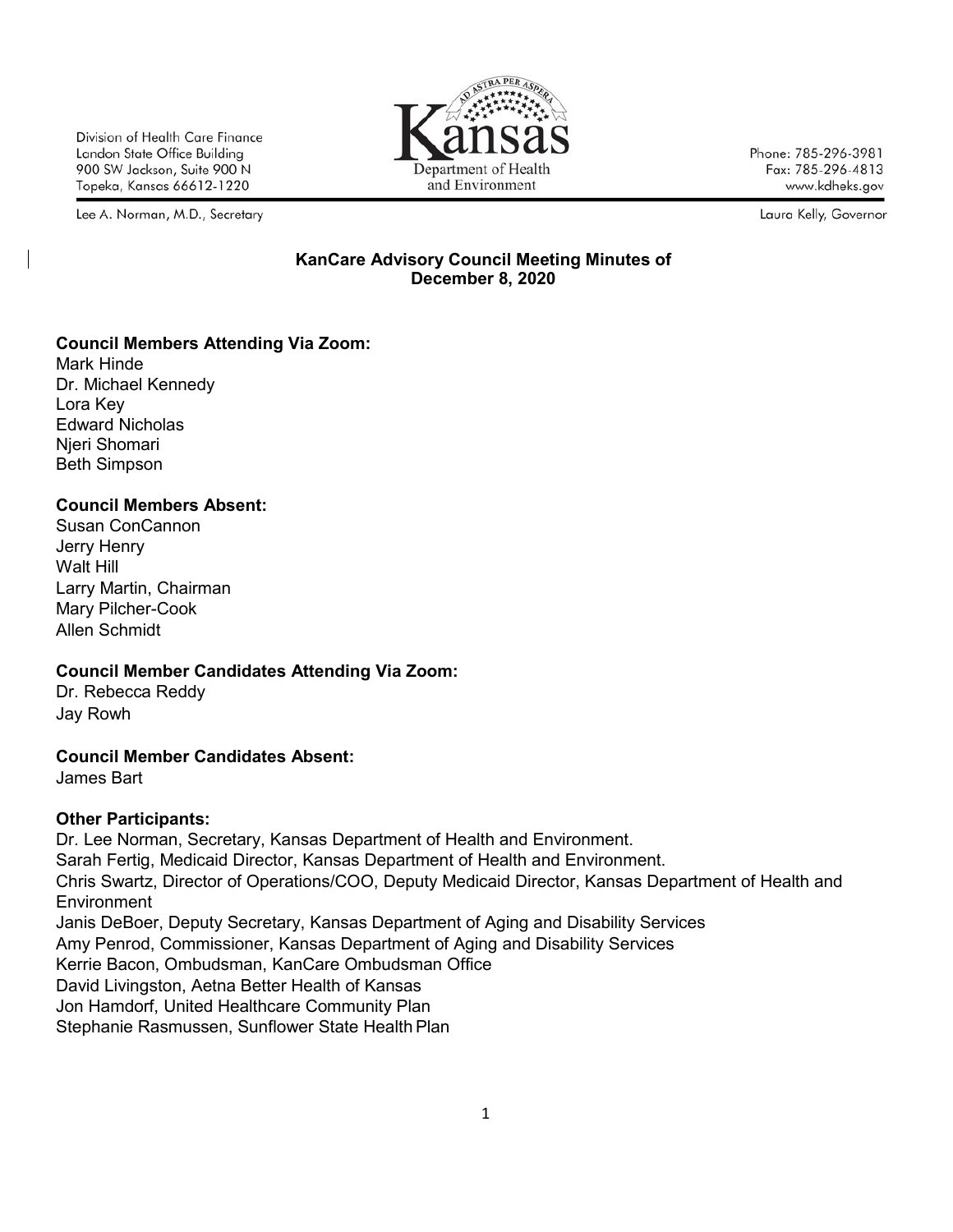**Welcome – Sarah Fertig**. Sarah Fertig welcomed Council members and public attendees, took roll, and briefed Council members on the requirements of K.A.R. 16-20-1.

# **Review and Approval of Minutes from Council meeting September 29, 2020**

Dr. Lee Norman briefly spoke on the updates of Covid-19. He advised counties within the state to continue increasing the number of testing sites. Dr. Norman advised the first shipment of the Pfizer vaccination is due to arrive early next week.

Sarah Fertig asked if the Advisory Council had any changes to the proposed agenda and there were none. Sarah Fertig asked if there was any discussion on the previous meeting's minutes. Dr. Rebecca Reddy moved the September 29, 2020 minutes be approved as written. Dr. Michael Kennedy seconded the motion and the minutes were approved by the Council.

# **Old Business – KanCare Advisory Council**

## **Define the capable person policy in regard to the care of our disabled kids and adults in need of care per their personal care plans – Ed Nicholas**

Ed Nicholas expressed his concerns on whether all MCO's were in uniform continuity.

Stephanie Rasmussen stated since April, the MCO's are meeting weekly to review issues as Ed stated. The MCO's are being consistent across the board in their expectations, especially with the COVID-19 emergency order and what is being allowed to be paid. Topic will remain on old business.

**Regarding new CPT codes related to outpatient care for COVID related concerns, will the new codes 99072 (charge for PPE and additional time/resources spent related to COVID patients) and 87426 (outpatient rapid COVID antigen test including the SOPHIA and BD code 87426 being recognized to the KMAP system and assigned payment of #38.45, which does not cover the cost of these tests. <https://www.ama-assn.org/practice-management/cpt/covid-19-coding-and-guidance> - Dr Rebecca Reddy**

Sarah Fertig stated code 99072 will not be reimbursed and code 87426 will be reimbursed. Sarah added the reimbursement rate has not been changed. Code 87426 is part of a broader COVID-19 testing policy that the clinical team has been working. At this time, Medicaid has covered all COVID-19 testing.

Sandra Akpovona stated code 87426 will be covered at 85% rate for Medicare. The Medicare rate is 45.23 and will be updated to 38.44. Sandra provided information regarding multiplex testing codes that have been released. The clinical team is in the process of reviewing HCPCS for the CPT codes and procedure codes. A policy has been written to cover codes 87636/87637 and is awaiting approval from leadership. This topic will be removed from old business.

#### **HCBS staffing for people and COVID PPE and testing. Some of the feedback I have received is that clients are afraid to have help in their home unless people are tested but they can't be tested unless they are symptomatic, and the tests aren't affordable. Also, the agencies aren't providing PPE – Njeri Shomari**

Janis DeBoer stated KDADS requested \$12 million from the SPARK recovery office for the HCBS providers. The requested money was received and distributed. This topic will be removed from old business.

#### **New Business – KanCare Advisory Council (No agenda items received**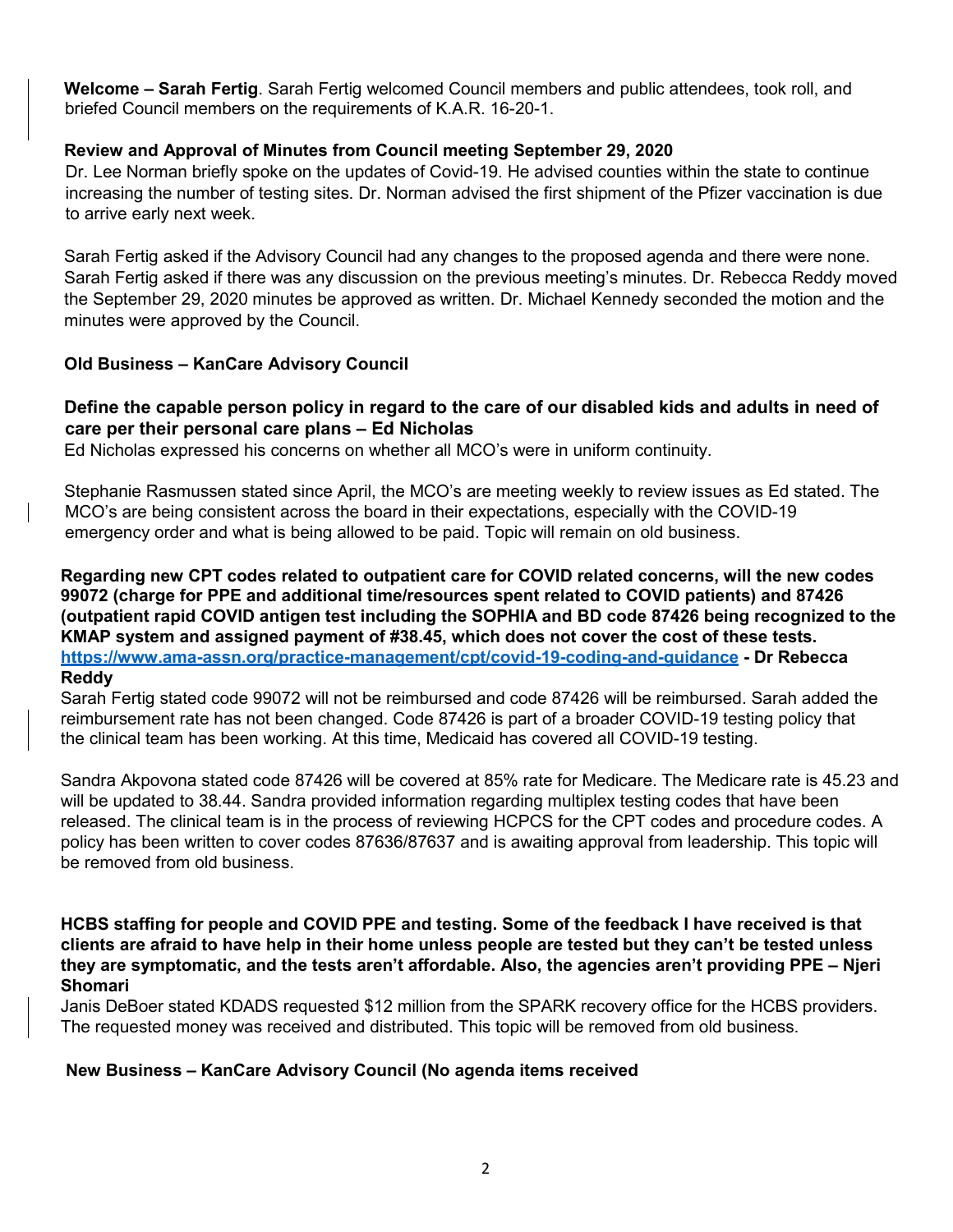**KDHE Update – Sarah Fertig, Medicaid Director, Kansas Department of Health and Environment and Chris Swartz, Director of Operations/COO, Deputy Medicaid Director, Kansas Department of Health and Environment and Dr Lee Norman, Secretary, Kansas Department Health and Environment**  Sarah Fertig stated questions have been received regarding whether Medicaid will cover the vaccine. The states will cover the vaccine and is in the process of working out details on the reimbursement and administrative fees. KDHE has been asked to testify remotely at the Bob Bethell Committee meeting scheduled for December 9, 2020. The interim committee on Mental Health Modernization and Reform will conclude with two meetings at the end of this week. The public health emergency declaration has been extended to January 21, 2021. The state of Kansas is eligible for a 6.2 percent increase for federalfunding through the end of March 2021 as it currently stands. Sarah stated she has received positive feedback from the advocacy group on Telehealth. Medicaid expansion will be a hot topic during the upcoming legislative session. KDHE is nearing the finish line on completion of regulations that ties to the protected income limit to 150% of SSI. Sarah Fertig advised One Care Kansas has 37 providers who are participating and 885 members as of December 1.

Chris Swartz will follow up with Dr. Rebecca Reddy concerning kids who are in foster care regarding their determination of eligibility due to back and forth placement with biological families and foster care. Chris Swartz stated the first week of December, KDHE received 9,700 additional applications to the number that is usually received due to open enrollment for the federal market. At this time the state has received 30 percent less applications from prior years. Chris Swartz advised KDHE has a new contractor for processing of applications starting January 1, 2021. She stated Maximus was not a successful bidder and the contract was awarded to Conduent in August. The transition was originally set to begin in March but was delayed to September due to COVID-19.

#### **KDADS Update – Janis DeBoer, Deputy Secretary, Kansas Department of Aging and Disability Services and Amy Penrod, Commissioner, Community Services and Programs Commission, Kansas Department for Aging and Disability Services**

Janis DeBoer provided information on the disbursement of the money received from the SPARK recovery office. An update was given on the activity of receivership, one facility is remaining.

Amy Penrod provided an update on the completion of site-assessments. The assessments have been reviewed at least once by the team with feedback given to the providers.

# **Update from KanCare Ombudsman – Kerrie Bacon, KanCare Ombudsman Office**

Kerrie Bacon provided a brief update. Document emailed prior to meeting.

#### **Updates on KanCare with Q&A**

#### *Aetna Better Health of Kansas – David Livingston*

David Livingston provided a brief update. Document emailed prior to meeting.

#### *Sunflower State Health Plan – Stephanie Rasmussen*

Stephanie Rasmussen provided a brief update. Document emailed prior to meeting.

#### *United Healthcare Community Plan – Jon Hamdorf*

Jon Hamdorf provided a brief update. Document emailed prior to meeting.

#### **Next Meeting: KanCare Advisory Council – March 11, 2021, 2:00-4:00 pm via Zoom.**